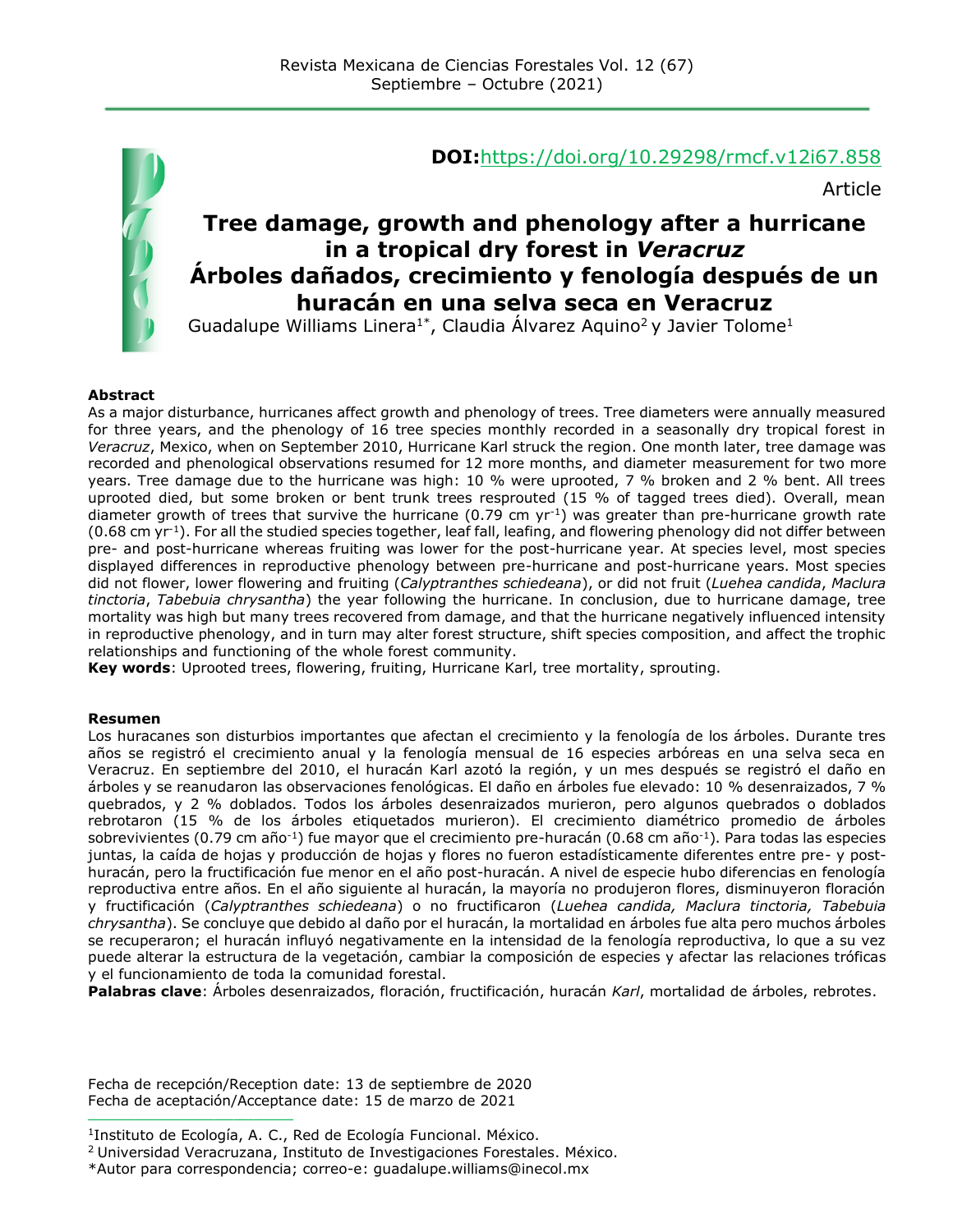# **Introduction**

For many seasonally dry tropical forests (SDTF) in the Neotropics, hurricanes are important disturbance events. It has been documented how hurricanes affect forest structure, environmental conditions, and biotic interactions (Whigham *et al*., 1991; Zimmerman *et al*., 1994; Koptur *et al*., 2002; Van Bloem *et al*., 2003; Angulo-Sandoval *et al*., 2004; Bonilla-Moheno, 2012; Jimenez-Rodríguez *et al*., 2018; Stan and Sánchez-Azofeifa, 2019). Several authors have reported that tree growth rates of surviving trees increase following hurricanes (Whigham *et al*., 1991; Tanner and Bellingham, 2006; Tanner *et al*., 2014). This boost in plant growth likely occurs due to the extra and a seasonal precipitation that comes with hurricanes, which is especially important in water-limited ecosystems (Parker *et al.,* 2018). In Jamaica, Tanner and Bellingham (2006) described that stem diameter growth rates increased during the Hurricane Gilbert decade, and that double growth rate occurred in the post-Gilbert decade. In *Yucatán*, Whigham *et al*. (1991) also recorded that, for the first year after Gilbert, relative diameter growth for most species was greater than average growth for pre-hurricane years. Hurricanes also change phenology in the forests and it has been reported that their damages increase leaf production, and decrease both herbivory (Koptur *et al*., 2002; Angulo-Sandoval *et al*., 2004) and food availability for vertebrates (Wunderle, 1999; Schaffner *et al.*, 2012; Renton *et al*., 2018). Furthermore, fruiting patterns lag behind, diminish or even are completely suppressed after hurricanes in Puerto Rico (Wunderle, 1999) and in Mexico, in the *Yucatán* Peninsula (Schaffner *et al.,* 2012) and in the *Chamela Cuixmala* Biosphere Reserve in the coast of *Jalisco* (Renton *et al*., 2018).

Tropical regions where hurricane landfalls used to be rare are experiencing an increment in extreme events. Global warming will likely decrease the frequency of all storms but the frequency of the most intense storms (hurricanes) is projected to increase in the Gulf of Mexico (Biasutti *et al.*, 2012). On September 14<sup>th</sup>-18<sup>th</sup> 2010, the SDTF of central *Veracruz*, Mexico was struck by Hurricane Karl (category 3)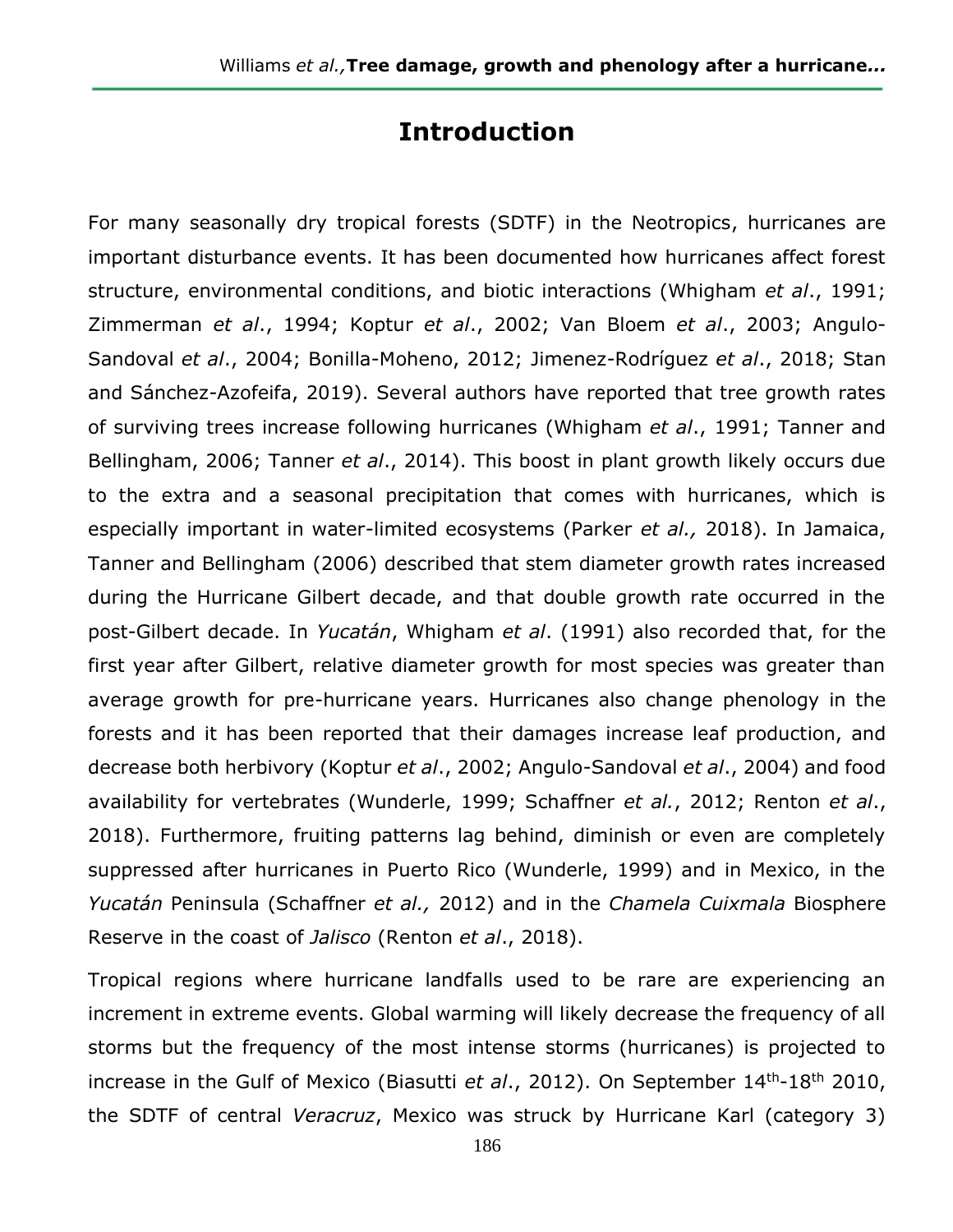causing major disasters throughout the region (Stewart, 2011). However, before Karl, the last recorded event was in 1932, when an unnamed hurricane, category 3 struck this region (Gómez, 2006).

The aims of this study were to examine the impact of Hurricane Karl on tree mortality and the way trees died, and compare diameter growth, and the phenological patterns observed in this SDTF before and after the hurricane event.

# **Materials and Methods**

The study was conducted in a SDTF in central *Veracruz*, Mexico (19°16' N, 96°29' W, elevation: 97-117 m asl, area: 21 ha). Mean total annual precipitation is 932 mm and most rain falls between June and October; mean annual temperature is 25 °C. Dominant tree species are *Bursera cinerea* Engl., *B. fagaroides* (Kunth) Engl., *B. simaruba* (L.) Sarg., *Calyptranthes schiedeana* O. Berg, *Heliocarpus donnellsmithii* Rose, *Stemmadenia pubescens* Benth. and *Tabebuia chrysantha* (Jacq.) G. Nicholson (Williams-Linera and Lorea, 2009). Monthly precipitation and temperatures were obtained from the nearest meteorological station located at 7 km from the study site.

Along  $a < 1$  m-width trail crossing the forest fragment, at 30 m from the forest edge, one tree near the trail was randomly chosen, and then the nearest neighbor of each consecutive tree was tagged until 165 trees belonging to 16 common species with 3-19 individuals per species were tagged (Table 1).

The status of each phenological phase was observed in each tree from the ground with the aid of binoculars (Swift, SeaHawk 7x50 No. 753). The percentage of the crown that was leafless or producing leaves, flowers or fruits was visually estimated, considering the following categories: 0 (0 %) 1 (1-25 %), 2 (26-50 %), 3 (51-75 %)and 4 (76-100 %). These values were averaged over individuals for each species by month and were used as a phenological index of intensity. Monthly phenological observations were made from October 2007 until September 2010 just a few days before Hurricane Karl struck (Williams-Linera and Álvarez-Aquino, 2016). In early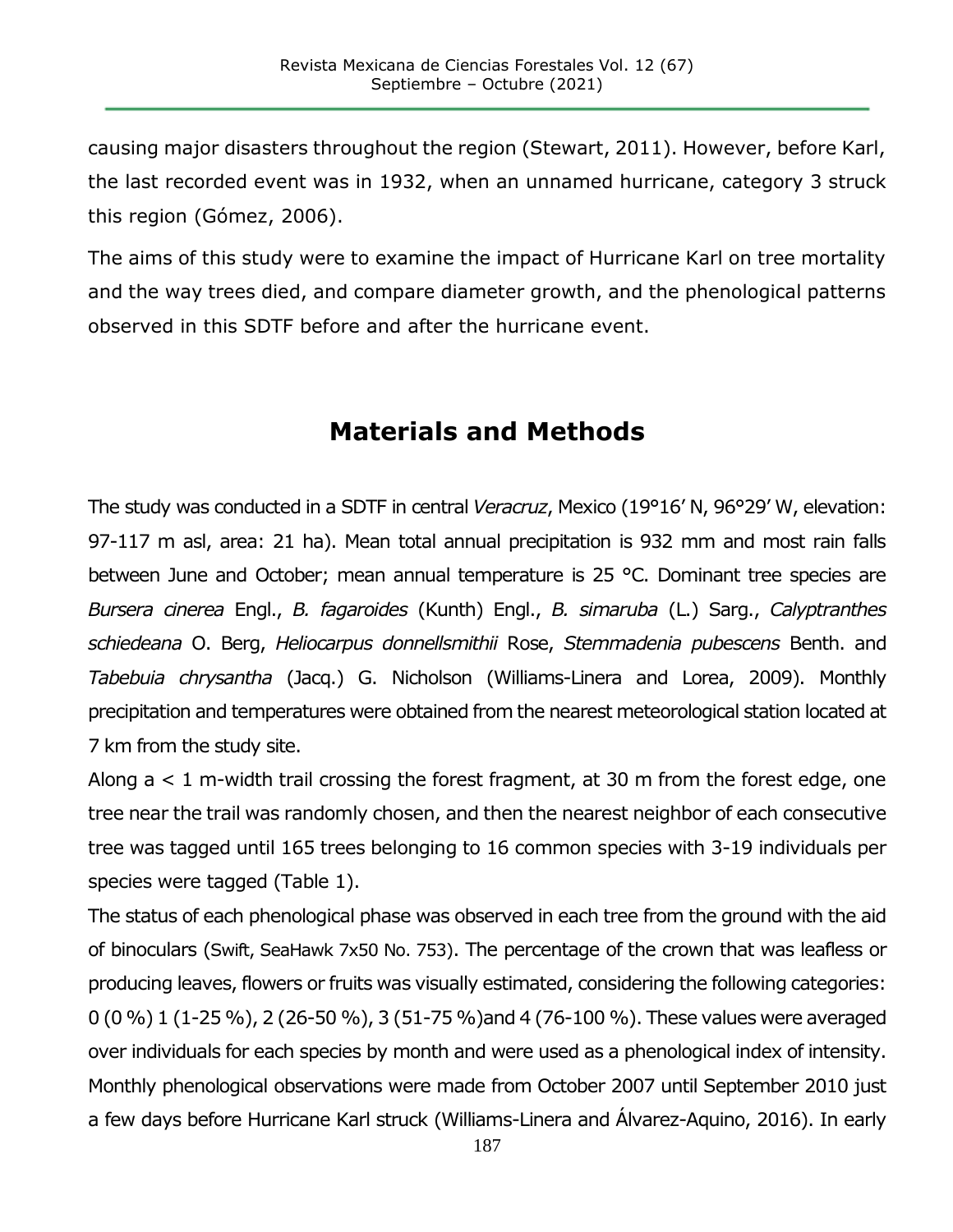November 2010, the monthly phenological observations were resumed for one more year (until October 2011).

| <b>Species</b>                               | Acr        | <b>WD</b> | No. | <b>UR</b>      | <b>BE</b>      | <b>BR</b>      | <b>Dead</b>    |
|----------------------------------------------|------------|-----------|-----|----------------|----------------|----------------|----------------|
| Bignoniaceae                                 |            |           |     |                |                |                |                |
| Tabebuia chrysantha (Jacq.) G. Nicholson     | Tab        | 0.33      | 19  | 0              | 0              | $1***$         | 0              |
| <b>Bixaceae</b>                              |            |           |     |                |                |                |                |
| Cochlospermum vitifolium (Willd.) Spreng.    | Coc        | 0.48      | 14  | 0              | $\overline{2}$ | $\mathbf 0$    | $\overline{2}$ |
| <b>Burseraceae</b>                           |            |           |     |                |                |                |                |
| Bursera cinerea Engl.                        | <b>Buc</b> | 0.35      | 11  | $\mathbf 0$    | $\mathbf{1}$   | $\mathbf 0$    | 1              |
| Bursera simaruba (L.) Sarg.                  | <b>Bus</b> | 0.78      | 9   | $\mathbf 0$    | 1              | $\mathbf 0$    | 1              |
| Convolvulaceae                               |            |           |     |                |                |                |                |
| Ipomoea wolcottiana Rose                     | Ipo        | 0.22      | 11  | 1              | $\overline{2}$ | $1**$          | 3              |
| Fabaceae                                     |            |           |     |                |                |                |                |
| Gliricidia sepium (Jacq.) Kunth ex Walp.     | Gli        | 0.58      | 3   | $\mathbf{1}$   | $\overline{0}$ | $\overline{0}$ | 1              |
| Leucaena lanceolata S. Watson                | Leu        | 0.53      | 7   | 0              | 0              | 0              | 0              |
| Senna atomaria (L.) H. S. Irwin & Barneby    | Sen        | 0.28      | 4   | 2              | 0              | 0              | $\overline{2}$ |
| Hernandiaceae                                |            |           |     |                |                |                |                |
| Gyrocarpus jatrophifolius Domin              | Gyr        | 0.16      | 7   | 0              | 0              | 0              | 0              |
| Malvaceae                                    |            |           |     |                |                |                |                |
| Ceiba aesculifolia (Kunth) Britt. & Baker f. | Cei        | 0.44      | 10  | $\mathbf{0}$   | 0              | 0              | 0              |
| Guazuma ulmifolia Lam.                       | Gua        | 0.94      | 10  | 0              | 0              | 0              | 0              |
| Heliocarpus donnellsmithii Rose              | Hel        | 0.91      | 16  | 7              | $3*$           | $1***$         | 8              |
| Luehea candida (DC.) Mart.                   | Lue        | 0.76      | 15  | 1              | $1**$          | $\mathbf 0$    | 1              |
| Meliaceae                                    |            |           |     |                |                |                |                |
| Trichilia trifolia L.                        | Tri        | 0.80      | 8   | $\mathbf 0$    | 0              | $\mathbf 0$    | 0              |
| Moraceae                                     |            |           |     |                |                |                |                |
| Maclura tinctoria (L.) D. Don ex Steud.      | Mac        | 1.04      | 10  | $\overline{4}$ | $1***$         | 1              | 5              |
| Myrtaceae                                    |            |           |     |                |                |                |                |
| Calyptranthes schiedeana O. Berg             | Cal        | 0.80      | 11  | 1              | 0              | 0              | 1              |
| Total                                        |            |           | 165 | 17             | 11             | 4              |                |
| Dead within a year                           |            |           |     | 17             | 7              | 1              | 25             |

**Table 1.** Tree species and families in the tropical dry forest in *Veracruz,* Mexico.

\*Two survived; \*\*One survived; Acr = Acronym; WD = Wood density (g  $cm^{-3}$ ; Chave *et al*., 2006); No. = Number of tagged trees before Hurricane Karl, and number of trees that were uprooted (UR), bent (BE), broken (BR), and dead within the year following the hurricane.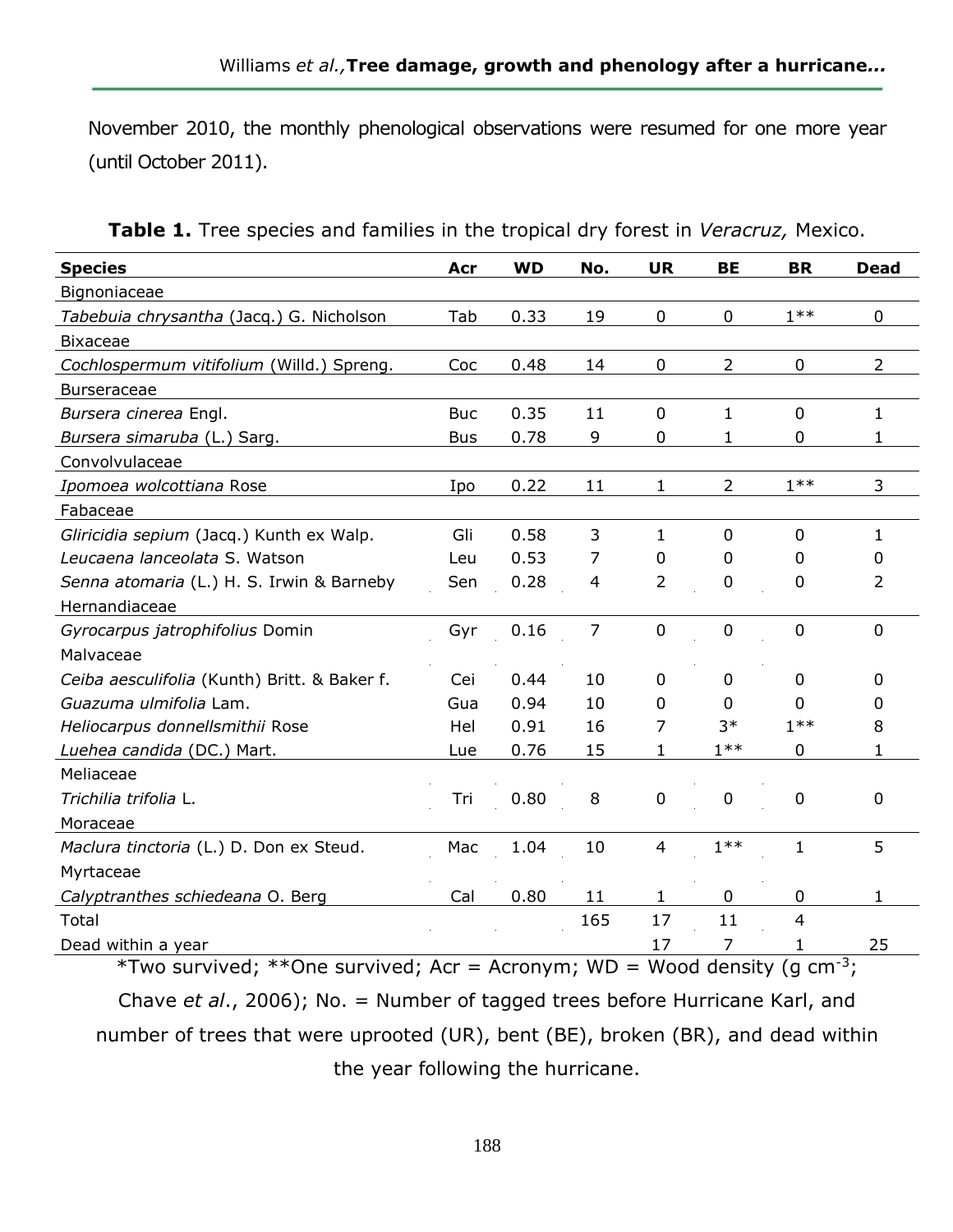Tree diameter was measured using a DBH tape (Forestry Suppliers, Inc.) in June-July 2007 to 2009, and then just after Hurricane Karl in 2010, June 2011 and October 2013. A month later, in October, all the trees that had been tagged for the phenological observations were surveyed, and classified as undamaged, uprooted, and bent or broken trunk.

# **Data analysis**

The response variables (climate, diameter increment and phenology) were tested with analysis of deviance (ANODE) to determine if they differed among years. ANODE is similar to analysis of variance, but the test does not assume normal distribution. Differences in diameter increment before and after the hurricane, and differences in annual precipitation and maximum and minimum temperatures among years were analyzed using generalized linear models (GLM) with normal distribution and log link function. Differences among years for each phenophase intensity for all species together were tested using GLM; phenophase proportions were fitted assuming binomial distribution for the response variable and the logit link function. The model used for diameter increment included species, year (pre- and post-hurricane) and the interaction term. The model for climate and phenology included year only. When significant differences were detected orthogonal planned contrasts were used to determine whether the post-hurricane year was different from each of the three previous years. Data were analyzed using JMP v10.0.0 (SAS Institute, 2012).

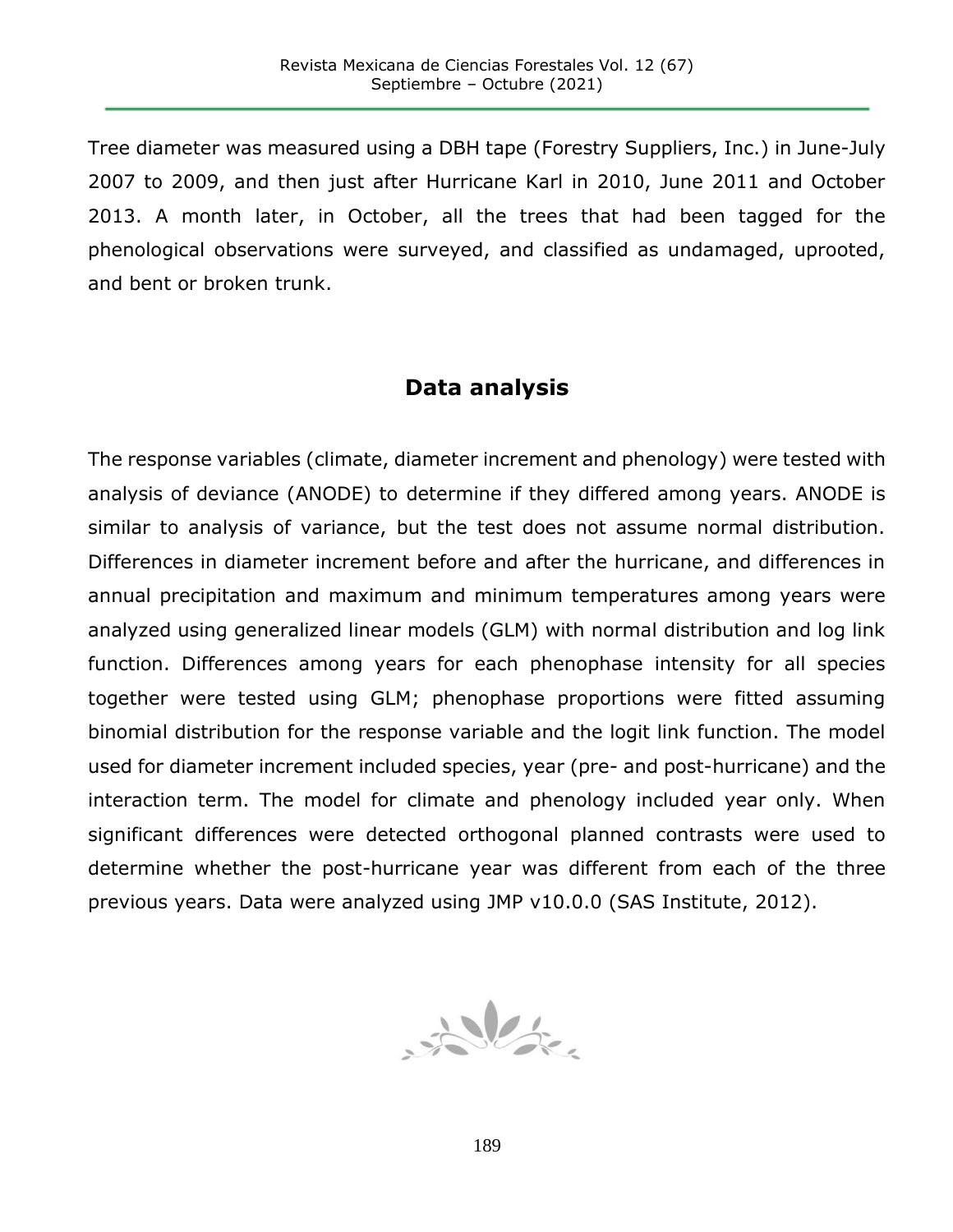# **Results Climate**

For the hurricane year, rainfall was higher (1 440 mm) than the average (932 mm) for the region (Figure 1). However, precipitation ( $X^2 = 1.84$ ,  $P = 0.60$ ), maximum temperature ( $X^2 = 1.81$ ,  $P = 0.61$ ) and minimum temperature ( $X^2 = 0.23$ ,  $P = 0.97$ ) for the hurricane year (2010) did not differ statistically from the climate variables recorded during pre-hurricane (2007-2009) and the post-hurricane (2011) year (Figure 1).



**Figure 1.** Monthly precipitation (bars) and maximum (blue line and squares) and minimum (green line and circles) temperature for pre-hurricane (average of 3 years), hurricane year (2010) and post hurricane year. Data from the nearest meteorological station located at 7 km from the study site.

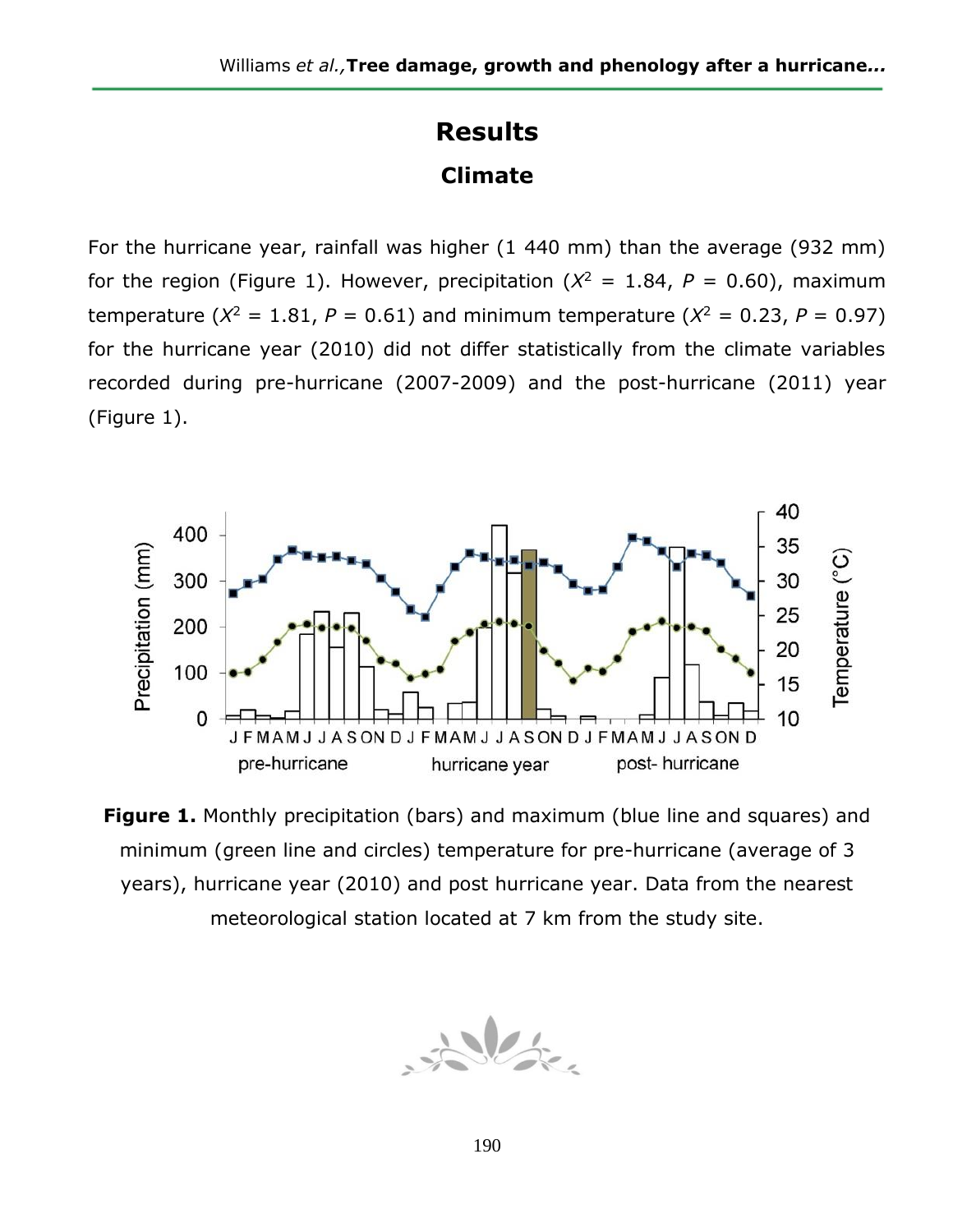## **Tree damage and mortality**

Hurricane Karl defoliated all the trees, but damage varied among species. Thirty-two tagged individuals were damaged, however, some of these died while others resprouted after three to twelve months following the hurricane (Table 1). More trees died uprooted (17), than from being bent (7) or broken (1). Five species with bent and broken trunks sprouted, whereas all uprooted trees died (Table 1). The highest mortality occurred in tree species with relatively high wood density (*Heliocarpus donnellsmithii, Maclura tinctoria* (L.) D. Don ex Steud.) (Table 1), but other species with low wood density also showed intermediate number of damaged trees (e.g, *Ipomea wolcottiana* Rose, *Senna atomaria* (L.) H.S. Irwin & Barneby). Other late successional species with high wood density that were partially damaged survived to the hurricane impact, such as *Leucaena lanceolata* S. Watson and *Trichilia trifolia* L.*,* or *Tabebuia chrysantha* that had one individual with a broken trunk that sprouted (Table 1).

## **Diameter growth**

Overall, there were significant differences between pre-  $(0.68 + 0.09$  cm yr<sup>-1</sup>) and post-hurricane (0.79 + 0.10 cm yr<sup>-1</sup>) growth rate ( $X^2 = 5.12$ ,  $P = 0.024$ ) and among species ( $X^2 = 66.36$ ,  $P < 0.0001$ , Figure 2). However, the interaction between species and hurricane effect was not significant ( $X^2 = 17.16$ ,  $P = 0.25$ ). The studied species diameter growth rates before and after the hurricane varied from 0.33 to 1.63 cm  $yr^{-1}$ and 0.30 to 1.89 cm  $yr^{-1}$ , respectively (Figure 2). The species with the highest diametric growth was *Luehea candida* (DC.) Mart., followed by *Guazuma ulmifolia* Lam. and *Senna atomaria*.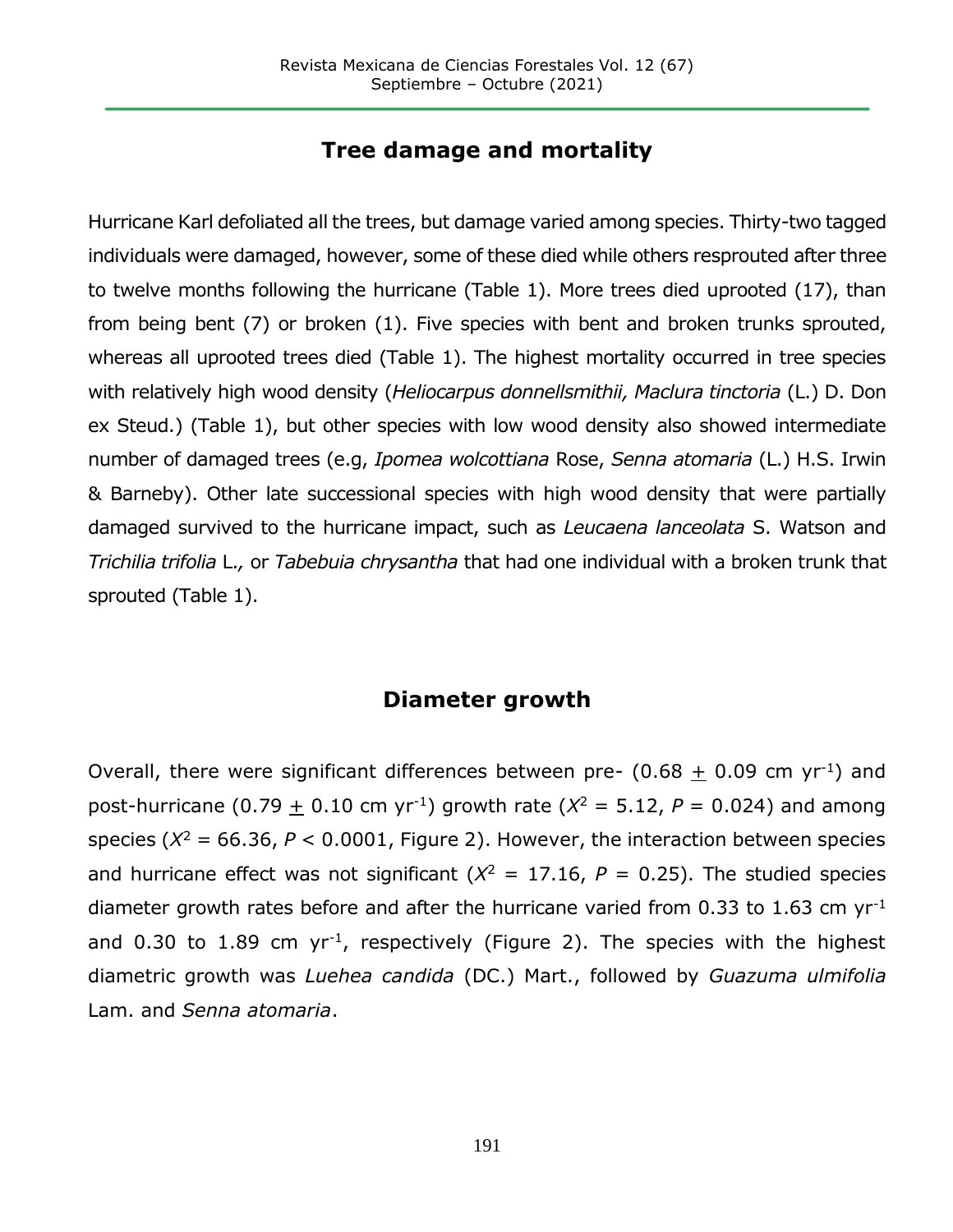

**Figure 2**. Mean diametric growth rate recorded annually during three years before and two years after hurricane Karl. Species acronyms are in Table 1.

# **Phenology**

At the community level, leafless status, leafing, and flowering display cyclic annual patterns (Figure 3a, b, c). Phenology within the 3 pre-hurricane years is presented to give an idea of the variation without hurricane disturbance (Figure 3), so it can be observed if the post-hurricane data fall within the year-to-year variation. The forest was leafless during the dry season, and all trees were with leaves in July-September (Figure 3a, b). Leaf fall, leafing and flowering were statistically similar between the pre- and post-hurricane years, but the peak of flowering shifted after the hurricane to April-May (Figure 3c). Fruit production was much lower during the post-hurricane year (Figure 3d).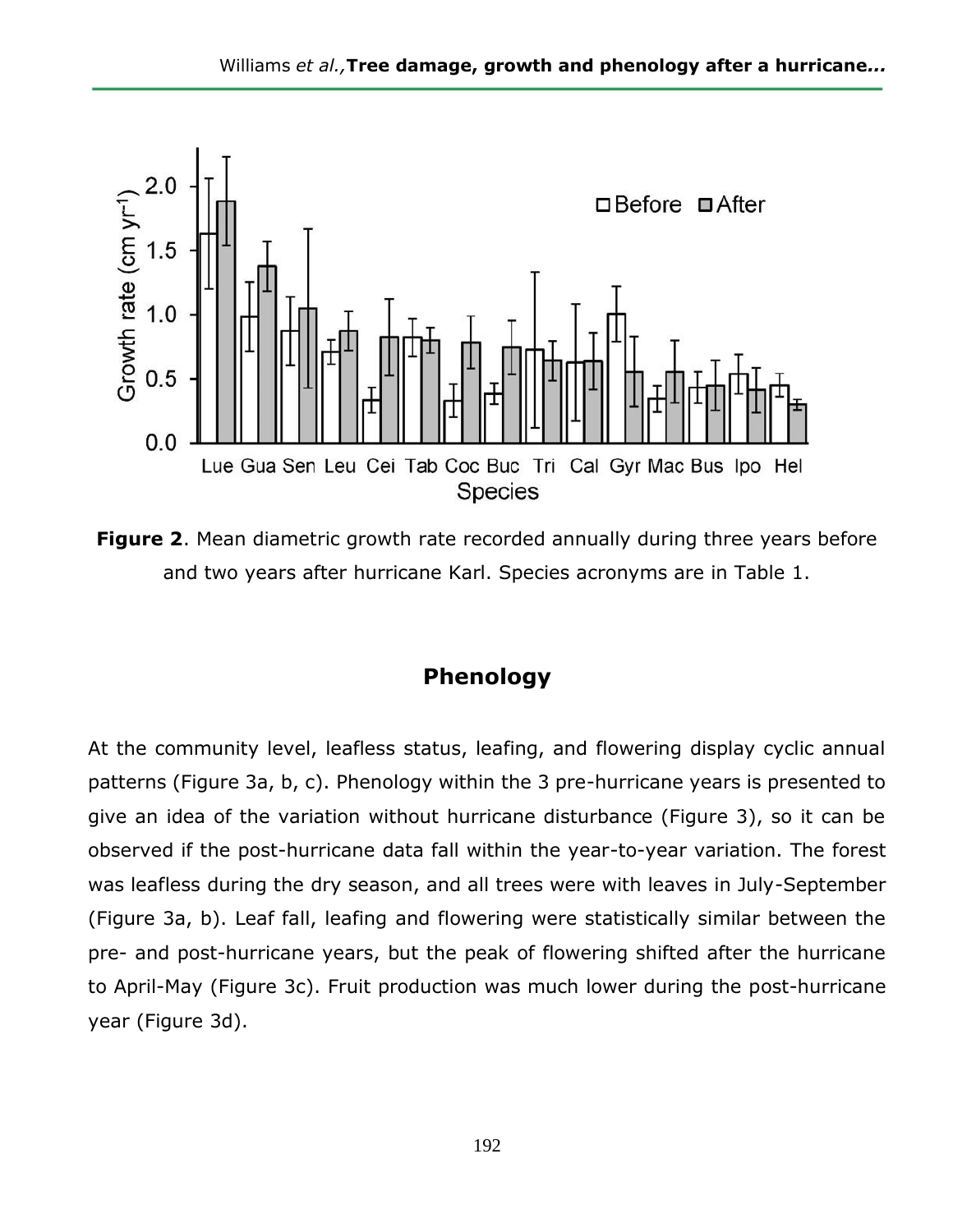

**Figure 3**. Phenological activity recorded at community level during three years before the hurricane (yr1 = Nov 2007- Oct 2008; yr 2= Nov 2008-Oct 2009, yr 3= Nov 2009- Sep 2010); year 4 starts in November 2010 just after the hurricane stroke central *Veracruz*, Mexico. a) Leaf fall, b) leaf production, c) flowering, and d) fruiting.

At the species level, the vegetative phenological patterns remained similar before and after the hurricane. In contrast, intensity of the reproductive phenophases was affected by the hurricane (figures 3 and 4). For most species (12), flowering intensity decreased in the post-hurricane year, and three species did not flower at all (*Calyptranthes schiedeana, Luehea candida* and *Tabebuia chrysantha*), while for two others (*Bursera simaruba* and *Guazuma ulmifolia*) (Figure 4a) flowering intensity was higher after the hurricane. Fruiting during the year following the hurricane was null in four species, and lower for most of the species, or the fruiting peak was shifted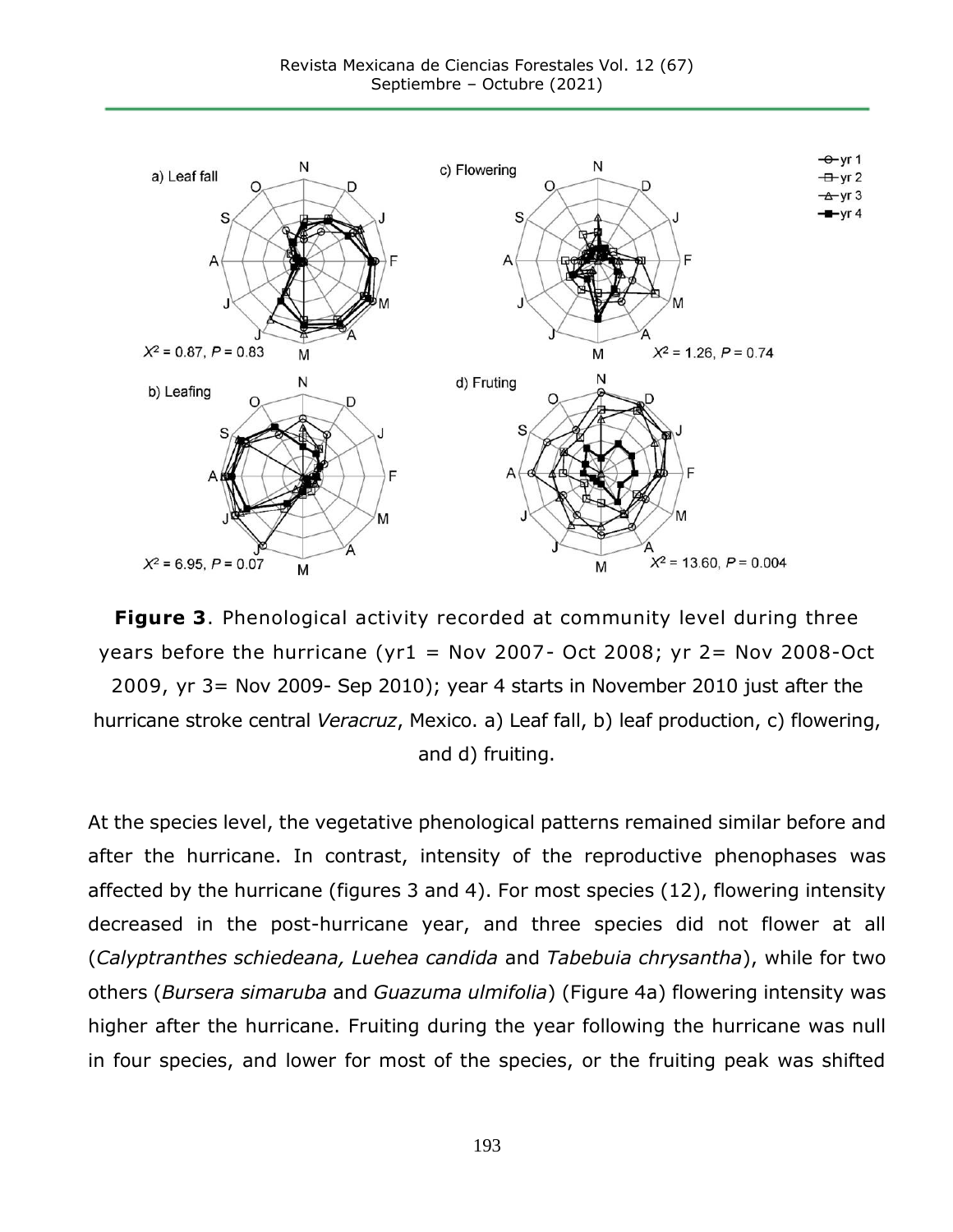(*Leucaena lanceolata* and *Senna atomaria*); only one species (*Gliricidia sepium* (Jacq.) Kunth ex Walp.) showed higher fruiting after the hurricane (Figure 4b).



**Figure 4.** Monthly average flowering (a) and fruiting (b) phenology recorded in a tropical dry forest for three years pre- and a year post-hurricane Karl. Species acronyms are in Table 1.

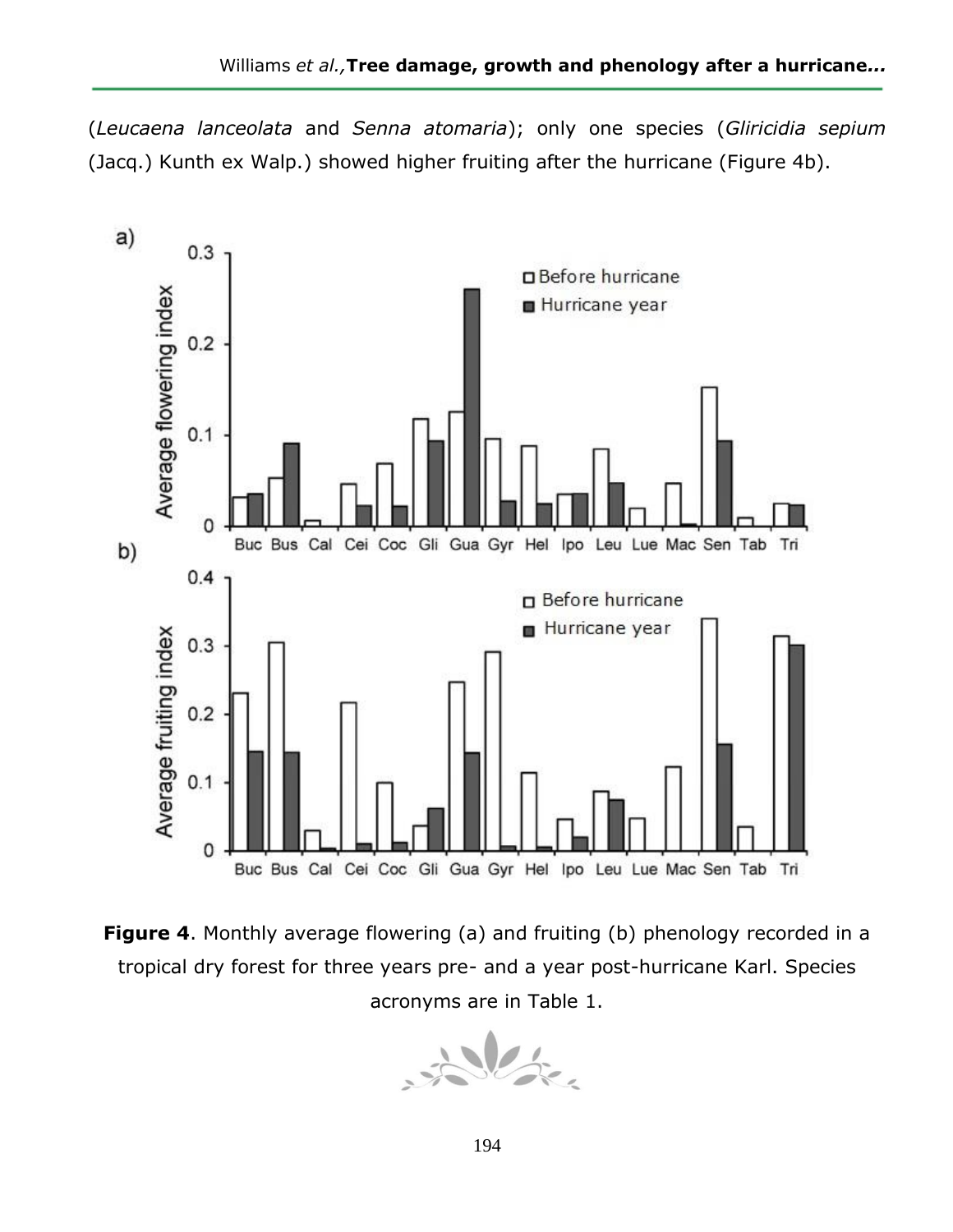# **Discussion**

Fifteen percent of the trees (25 out of the 165 in %) died within the post-hurricane year; a value at the upper level of the 7-14 % range of values reported after hurricanes at stand level for Neotropical forests (*e.g*., Brokaw and Walker, 1991; Zimmermann *et al*., 1994; Bonilla-Moheno, 2012; Stan and Sánchez-Azofeifa, 2019). In the studied forest, most trees died uprooted, followed by bent and broken trunks, but tree species mortality was not related to wood density. In other dry forests where hurricanes are frequent, few trees died uprooted but broken trees experienced the highest mortality (Whigham *et al*., 1991; Zimmerman *et al*., 1994; Bonilla-Moheno, 2012). Some authors have reported that early successional species are more susceptible to stem breakage than late successional species (Zimmermann *et al.*, 1994; Ross *et al*., 2001). In general, tree damage occurs in taller trees as they could be more vulnerable to mechanical damage (Jiménez-Rodríguez *et al*., 2018), thus larger trees suffered more uprooting and snapping than small ones (Bonilla-Moheno, 2012; García and Siliceo-Cantero, 2019).

The high mortality and degree of uprooting might be related to the fact that Karl was the first hurricane that arrived to this region in more than 60 years (Gómez, 2006). It is possible that this first hurricane in a long time struck the most vulnerable or exposed trees. Bonilla-Moheno (2012) has reported that the impacts of subsequent hurricanes were minor compared to the first one, suggesting that dry forests may have a high degree of recovery depending on the level of subsequent hurricanes.

Tree diameter growth after hurricane Karl was higher than the average growth recorded before the hurricane. Several authors have reported increased diameter growth following hurricanes (Tanner and Bellingham, 2006; Tanner *et al*., 2014). However, in this study, the high precipitation during the two months preceding the hurricane could also had a positive effect on tree diameter growth. Apparently, change in growth rate depends on the tree species; significant differences among tree species were found. Tanner *et al*. (2014) also indicated a variation among species, and that the increase was much greater in some lightdemanding species (e.g., *Alchornea latifolia* Sw.) than in others. Whigham *et al*. (1991) stated

195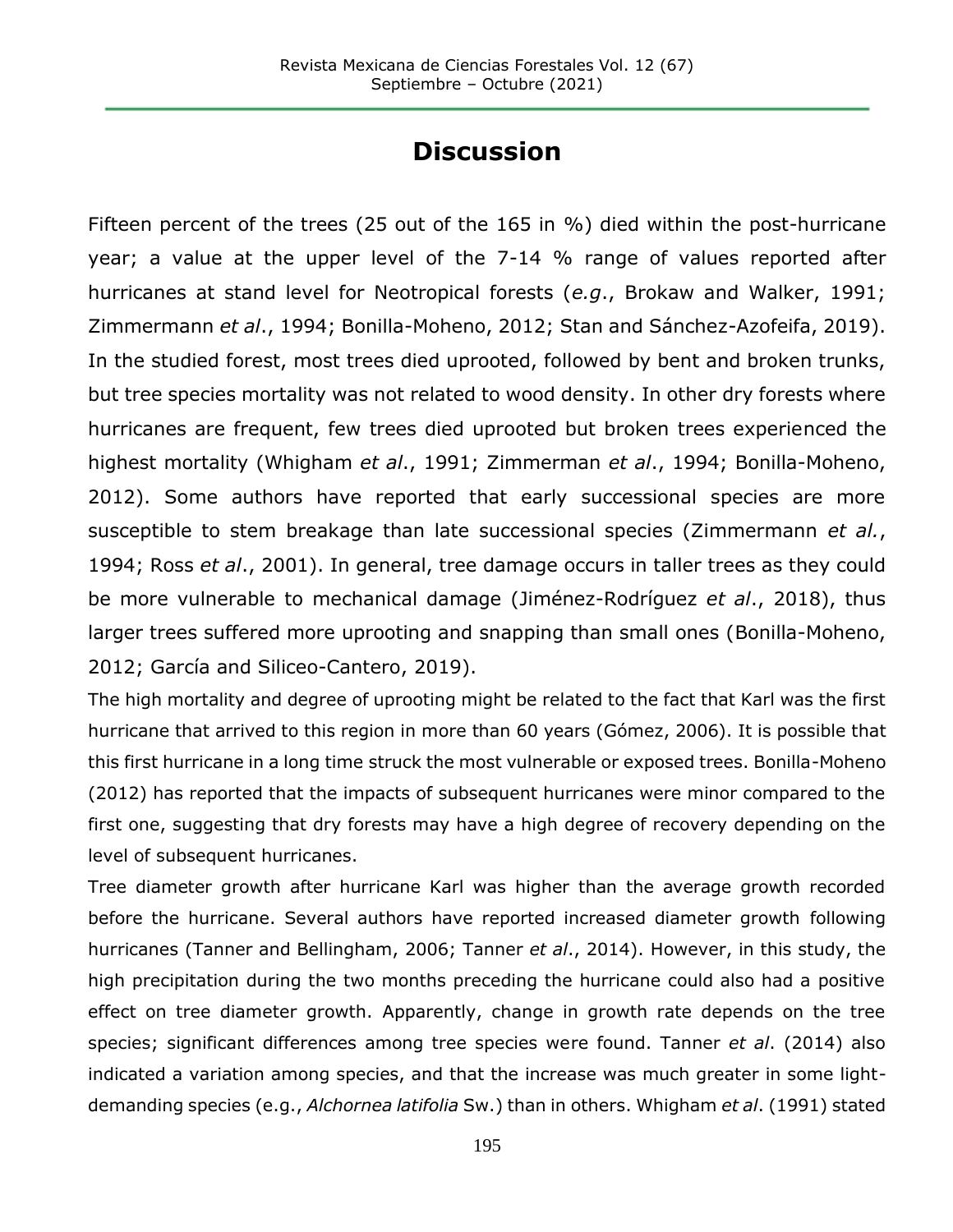that high relative growth rates may reflect the greater availability of nutrients, as large amounts of P, K, Ca, Mg, and Mn were deposited on the forest floor by the storm.

The phenology of the forest was studied for three years before the hurricane (Williams-Linera and Álvarez-Aquino, 2016). Leafing patterns remained similar before and after the hurricane, but at community level, the defoliation caused by Hurricane Karl affected the seasonality timing of leaf fall and the community remained leafless for a month. Flowering was particularly affected because, before the hurricane, significant peaks were apparent at all levels, but after the hurricane there was not seasonality. Shifts in flowering peaks have been documented in Southern Florida where Hurricane Andrew delayed flowering in a tropical shrub for two months, although heavy defoliation might also be related to high flowering (Pascarella, 1998).

Fruit phenology was most affected the year following the hurricane. In *Puerto Rico*, Wunderle (1999) reported the effect of Hurricane *Hugo* on fruiting phenology as the lowest fruit production and asynchrony, with trees taking four months for the number of fruiting species to reach a level equivalent to the normal yearly low. Fruit production in the *Yucatán Peninsula*, was four times higher during the dry season before than after hurricanes (Schaffner *et al*., 2012). In the *Chamela-Cuixmala* Biosphere Reserve flowers and fruits were reduced during the first-year after hurricanes *Jova* and *Patricia*, forest recovered phenological cycles by the second-year post-Hurricane (Renton *et al*., 2018).

The impact of hurricanes on phenology may have a strong effect on trophic relationships. Some studies have reported that the forest compensates for damage by increasing leaf production and there are lower levels of herbivory, likely because the disturbance eliminates herbivore insect populations allowing plants to recover (Koptur *et al.*, 2002; Angulo-Sandoval *et al.*, 2004). Also, the shortage of fruits affects the behavior of other herbivores, such as spider monkeys (Schaffner *et al*., 2012) and other threatened species like parrots (Wunderle, 1999; Renton *et al*., 2018). Long-term effects of hurricanes can cause shifts in species composition (Tanner *et al*., 2014); in the studied forest composition can be particularly affected since two species that did not flower or fruited are *Calyptranthes schiedeana* and *Tabebuia chrysantha*), the first is endemic to Veracruz; and the second is threatened, according to the Mexican red list (NOM-059-SEMARNAT) (Semarnat, 2010).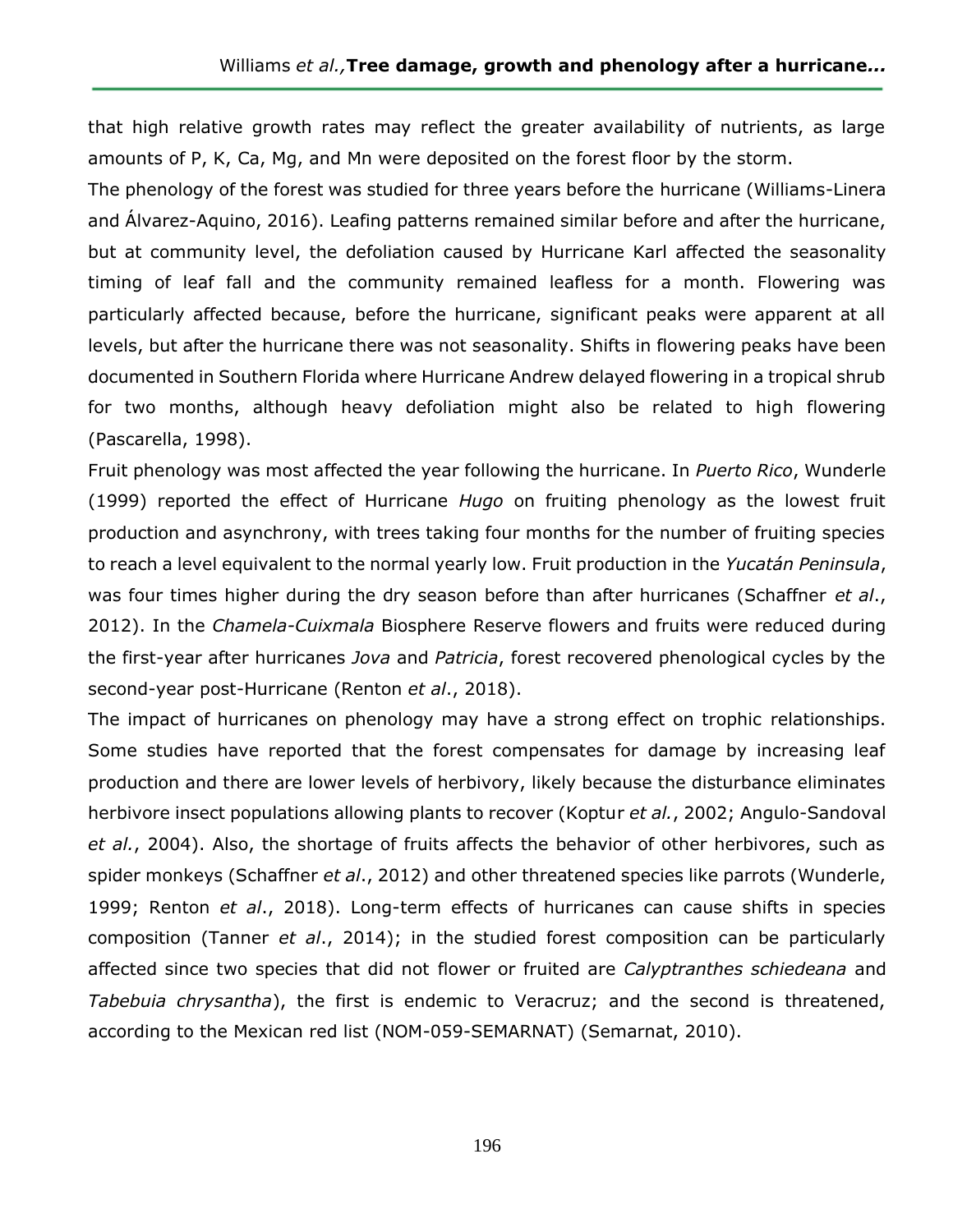# **Conclusions**

Due to hurricane damage, tree mortality was high, but many trees recovered from damage, likely because this forest has not been greatly affected by recent hurricanes and due to the high resilience of this forest type. More research is needed to better understand how the predicted increase in intense hurricanes could influence forest structure and phenology in SDTF in the region. The results suggest that although preand post-hurricane vegetative phenological patterns were similar, hurricane Karl clearly had a negative effect on the intensity of the reproductive phenology, which in turn, may shift species composition and have an impact on the trophic relationships and functioning of the forest community.

### **Acknowledgements**

The authors thank Marichu Peralta for valuable assistance in the field, and Don Miguel Morales for permission to conduct this research in his land.

### **Conflict of interest**

The authors declare no conflict of interest.

### **Contribution by author**

Guadalupe Williams Linera: research design, data analysis and writing the manuscript; Claudia Álvarez Aquino and Javier Tolome: collection of the field data and reviewing the manuscript.

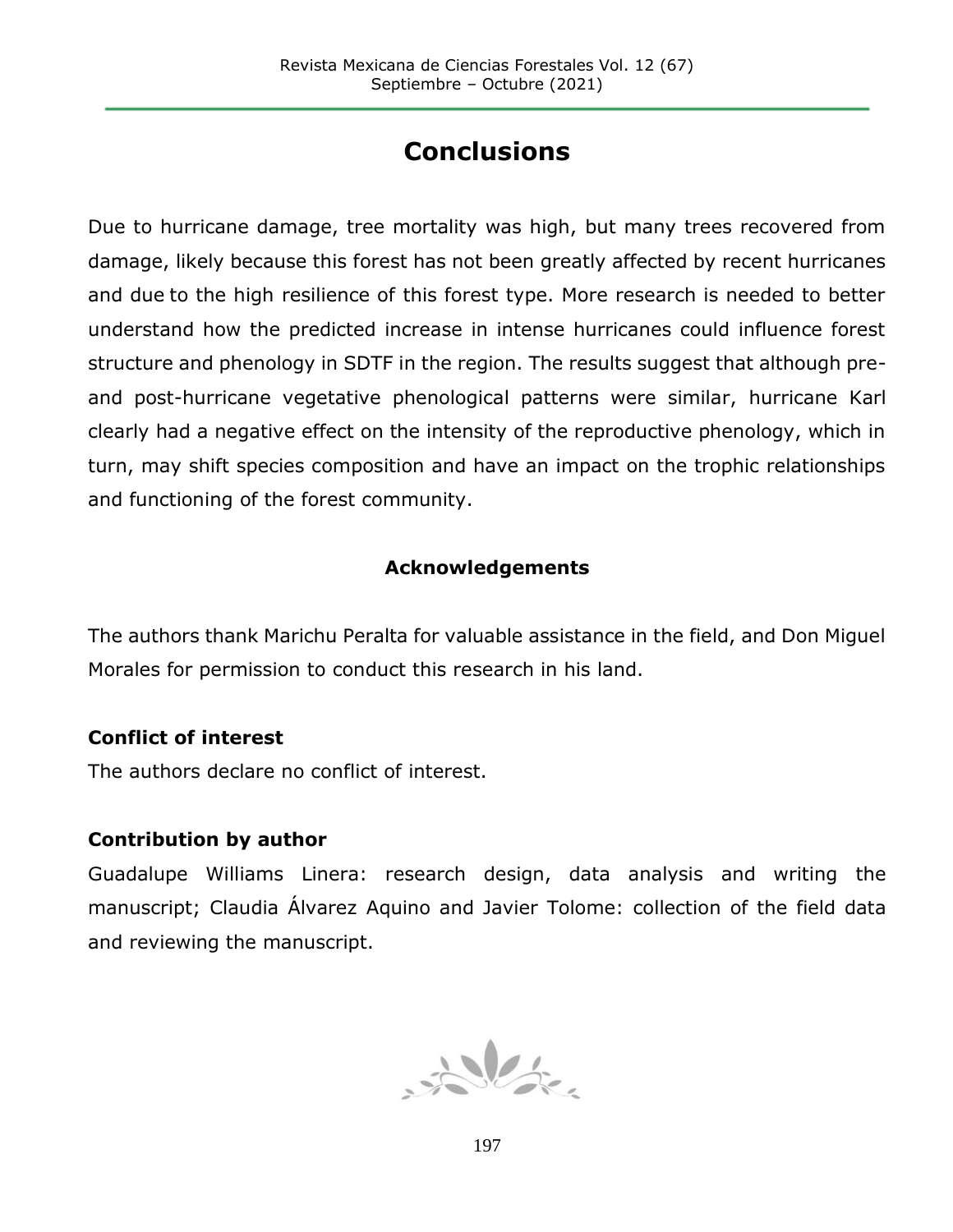#### **References**

Angulo-Sandoval, P., H. Fernández M. and J. K. Zimmerman. 2004. Changes in patterns of understory leaf phenology and herbivory following hurricane damage. Biotropica 36(1):60- 67. Doi: [10.1111/j.1744-7429.2004.tb00296.x.](https://doi.org/10.1111/j.1744-7429.2004.tb00296.x)

Biasutti, M., A. H. [Sobel,](http://link.springer.com/search?facet-author=%22Adam+H.+Sobel%22) S. J. Camargo and [T. T. Creyts.](http://link.springer.com/search?facet-author=%22Timothy+T.+Creyts%22) 2012. Projected changes in the physical climate of the Gulf Coast and Caribbean. Climatic Change 112:819-845. Doi: 10.1007/s10584-011-0254-y.

Bonilla-Moheno, M. 2012. Damage and recovery forest structure and composition after two subsequent hurricanes in the Yucatan Peninsula. Caribbean Journal of Science 46(2-3):240- 248. doi[:10.18475/cjos.v46i2.a12.](https://www.researchgate.net/deref/http%3A%2F%2Fdx.doi.org%2F10.18475%2Fcjos.v46i2.a12?_sg%5B0%5D=5FePxs3K_-vy_arF8MjD_ZvRAqy6cJnb-_x8pM1rg7PgLiPAMfOK11EQQxUR24MqlVRUpspmZQn3ps5qxyBZzyBqlQ.yFbla3SKQ9KGjQiEBKenZfyjBN1f6sVZ_Y8YsyGsM-Jd8TuvzDHckfKNFETJnx8bwyw2f3ra9--_nws39zCWMg)

Brokaw, N. V. L. and L. R. Walker. 1991. Summary of the effects of Caribbean hurricanes on vegetation. Biotropica 23(4):442-447. Doi:10.2307/2388264.

Chave, J., H. C. Muller L., T. R. Baker, T. A. Easdale, H. ter Steege and C. O. Webb. 2006. Regional and phylogenetic variation of wood density across 2456 Neotropical tree species. Ecological Applications 16(6):2356-2367. Doi: 10.1890/1051- 0761(2006)016[2356:RAPVOW]2.0.CO;2.

García, A. and H. H. Siliceo-Cantero. 2019. Huracán Jova: efecto de un fenómeno meteorológico severo sobre lagartijas insulares en el occidente de México. Revista Mexicana de Biodiversidad 90: e902880. Doi: 10.22201/ib.20078706e.2019.90.2880.

Gómez R., M. 2006. Trayectorias históricas de los ciclones tropicales que impactaron el estado de Veracruz de 1930 al 2005. *Scripta Nova*. Revista Electrónica de Geografía y Ciencias Sociales. Universidad de Barcelona 10(218): 15. http://www.ub.es/geocrit/sn/sn-218-15.htm (4 de septiembre de 2020).

Jiménez-Rodríguez, D. L., M. Y. Álvarez-Añorve, M. Pineda-Cortes, J. I. Flores-Puerto, J. Benítez-Malvido, K. Oyama and L. D. Ávila-Cabadilla. 2018. Structural and functional traits predict short term response of tropical dry forests to a high intensity hurricane. Forest Ecology and Management 426:101-114. Doi:10.1016/j.foreco.2018.04.009.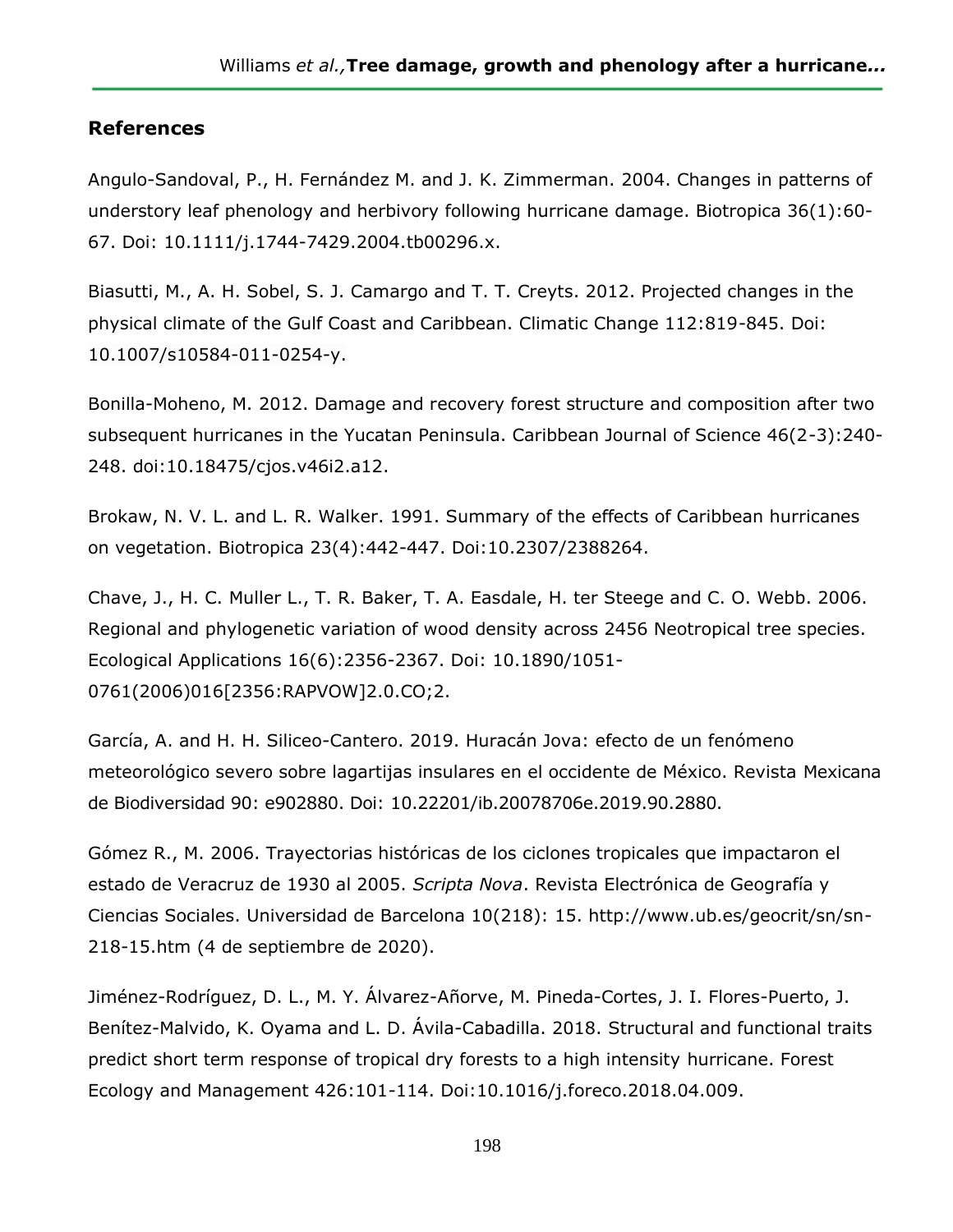Koptur, S., M. C. Rodríguez, S. F. Oberbauer, C. Weekley and A. Herndon. 2002. Herbivorefree time? Damage to new leaves of woody plants after Hurricane Andrew. Biotropica 34(4):547-554. Doi: 10.1111/j.1744-7429.2002.tb00573.x.

Parker, G., A. Martínez Y., J. C. Álvarez Y., M. Maass and S. Araiza. 2018. Effects of hurricane disturbance on a tropical dry forest canopy in western Mexico. Forest Ecology and Management 426:39-52. Doi: 10.1016/j.foreco.2017.11.037.

Pascarella, J. B. 1998. Hurricane disturbance, plant-animal interactions, and the reproductive success of a tropical shrub. Biotropica 30(3):416-424. Doi: 10.1111/j.1744-7429.1998.tb00075.x.

Renton, K., A. Salinas M., R. Rueda H. and L. D. Vázquez R. 2018. Differential resilience to extreme climate events of tree phenology and cavity resources in tropical dry forest: Cascading effects on a threatened species. Forest Ecology and Management 426:164-175. Doi: 10.1016/j.foreco.2017.10.012.

Ross, M. S., M. Carrington, L. J. Flynn and P. L. Ruiz. 2001. Forest succession in tropical hardwood hammocks of the Florida Keys: Effects of direct mortality from Hurricane Andrew. Biotropica 33(1):23-33. Doi: 10.1111/j.1744-7429.2001.tb00154.x.

SAS Institute (2012). JMP. v10.0.0. SAS Institute. Cary, NC, USA. n/p.

Schaffner, C. M., L. Rebecchini, G. Ramos F., L. G. Vick and F. Aureli. 2012. Spider monkeys (*Ateles geoffroyi yucatenensis*) cope with the negative consequences of hurricanes through changes in diet, activity budget, and fission–fusion dynamics. International Journal *of* Primatology 33:922-936. Doi: 10.1007/s10764-012-9621-4.

Secretaría del Medio Ambiente y Recursos Naturales (Semarnat).2010. Norma Oficial Mexicana NOM-059-SEMARNAT-2010. Especies nativas de México de flora y fauna silvestres. Categorías de riesgo y especificaciones para su inclusion, exclusion o cambio - Lista de especies en riesgo. Diario Oficial de la Federación. México, D.F., méxico. 78 p.

Stan, K. and A. Sánchez-Azofeifa. 2019. Tropical dry forest diversity, climatic response, and resilience in a changing climate. Forests 10(5):443. Doi: 10.3390/f10050443.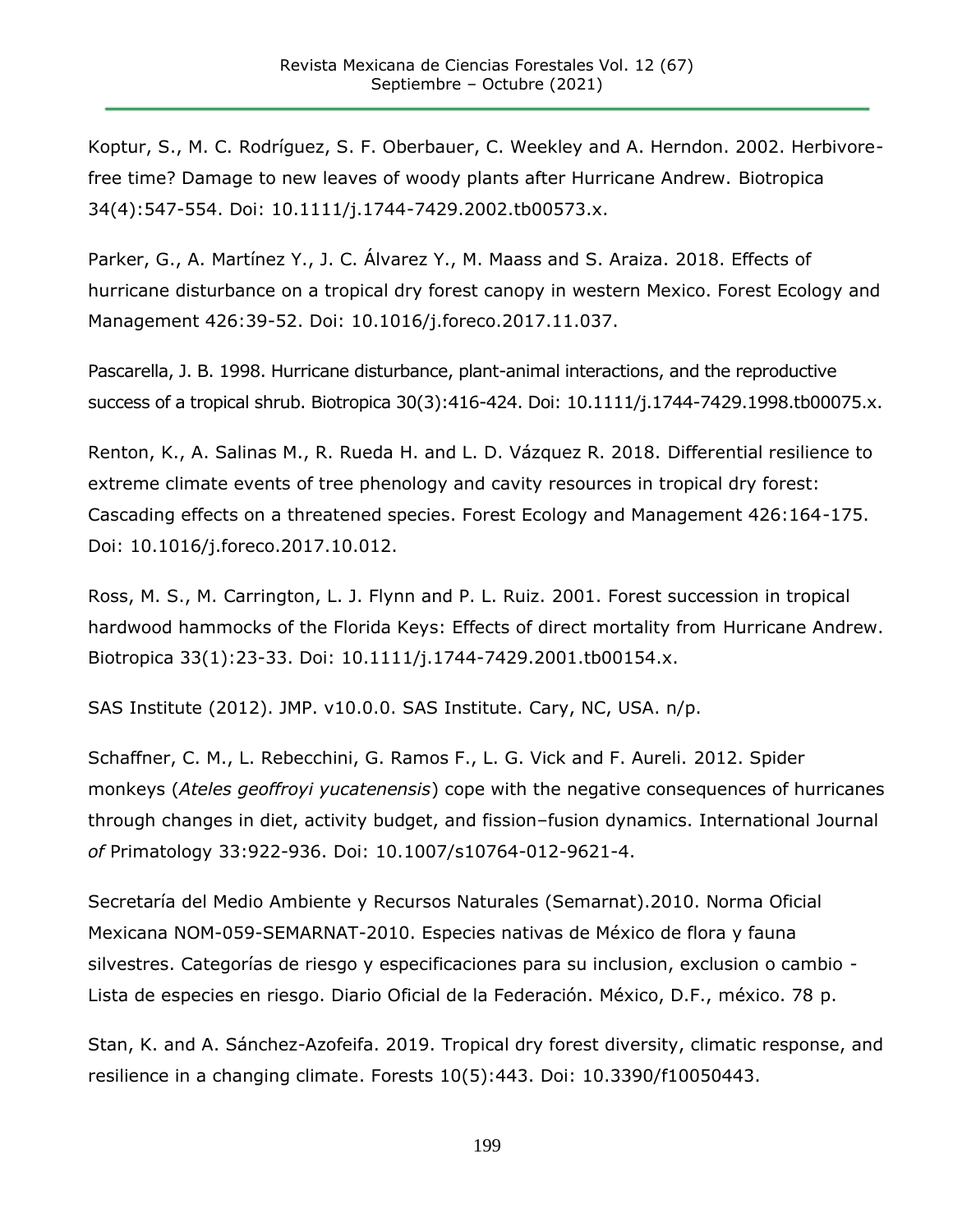Stewart, S. R. 2011. Tropical cyclone report. Hurricane Karl (AL132010, 14-18 September 2010). [https://origin.www.nhc.noaa.gov/data/tcr/AL132010\\_Karl.pdf \(30](https://origin.www.nhc.noaa.gov/data/tcr/AL132010_Karl.pdf%20(30) de agosto de 2020).

Tanner, E. V. J. and P. J. Bellingham. 2006. Less diverse forest is more resistant to hurricane disturbance: evidence from montane rain forests in Jamaica. Journal of Ecology 94(5):1003-1010. Doi: 10.1111/j.1365-2745.2006.01149.x.

Tanner, E. V. J., F. Rodríguez S., J. R. Healey, R. J. Holdaway and P. J. Bellingham 2014. Long-term hurricane damage effects on tropical forest tree growth and mortality. Ecology 95(10):2974-2983. Doi: 10.1890/13-1801.1.

Van Bloem, S. J., P. G. Murphy and A. E. Lugo. 2003. Subtropical dry forest trees with no apparent damage sprout following a hurricane. Tropical Ecology 44(2):137-145. [https://tropecol.com/pdf/open/PDF\\_44\\_2/44201.pdf \(5](https://tropecol.com/pdf/open/PDF_44_2/44201.pdf%20(5) de septiembre de 2020).

Whigham, D. F., I. Olmsted, E. Cabrera C. and M. E. Harmon. 1991. The impact of Hurricane Gilbert on trees, litterfall, and woody debris in a dry tropical forest in the Northeastern Yucatan Peninsula. Biotropica 23(4):434-441. Doi: 10.2307/2388263.

Williams-Linera, G. and F. Lorea. 2009. Tree species diversity driven by environmental and anthropogenic factors in tropical dry forest fragments of central Veracruz, Mexico. Biodiversity and Conservation 18:3269-3293. Doi: 10.1007/s10531-009-9641-3.

Williams-Linera, G. and C. Álvarez-Aquino. 2016. Vegetative and reproductive tree phenology of ecological groups in a tropical dry forest in central Veracruz, Mexico. Botanical Sciences 94(4):745-756. Doi: 10.17129/botsci.682.

Wunderle, J. R. 1999. Pre- and post-hurricane fruit availability: implications for Puerto Rican parrots in the Luquillo Mountains*.* Caribbean Journal of Science 35(3-4):249-264. [https://www.fs.usda.gov/treesearch/pubs/30302 \(4](https://www.fs.usda.gov/treesearch/pubs/30302%20(4) de septiembre de 2020).